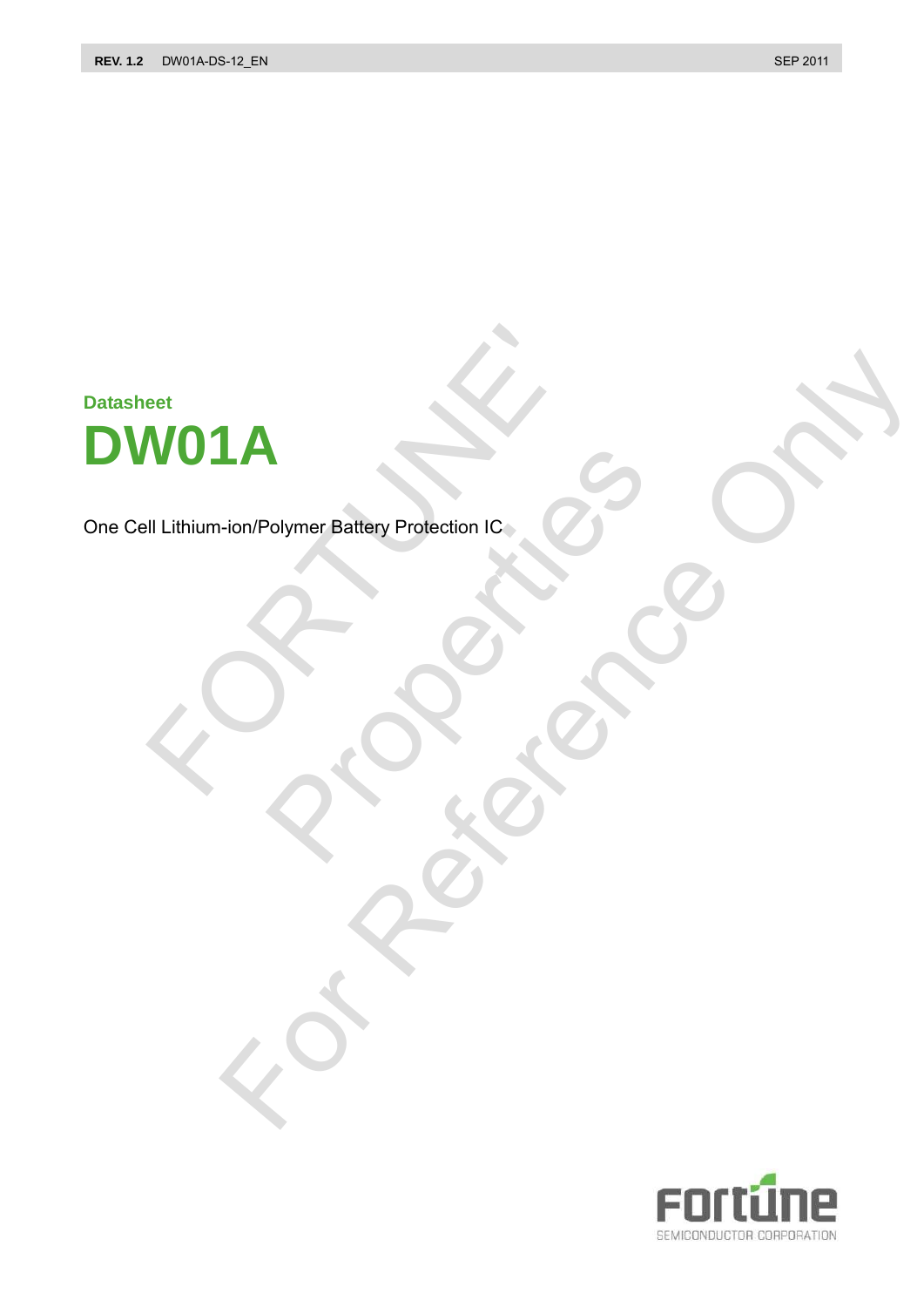# Fortune

## **Fortune Semiconductor Corporation**  富晶電子股份有限公司

28F,No.27, Sec. 2, Zhongzheng E. Rd., Danshui Dist, New Taipei City 251, Taiwan Tel.:886-2-28094742 Fax:886-2-28094874 www.ic-fortune.com

E PROFILE

This manual contains new product information. **Fortune Semiconductor Corporation** reserves the rights to modify the product specification without further notice. No liability is assumed by **Fortune Semiconductor Corporation** as a result of the use of this product. No rights under any patent accompany the sale of the product. For Reference Section Concernsion Concernsion Concernsion Concernsion Concernsion Concernsion Concernsion Concernsion Concernsion Concernsion Concernsion Concernsion Concernsion Concernsion Concernsion Concernsion Concerns

Rockers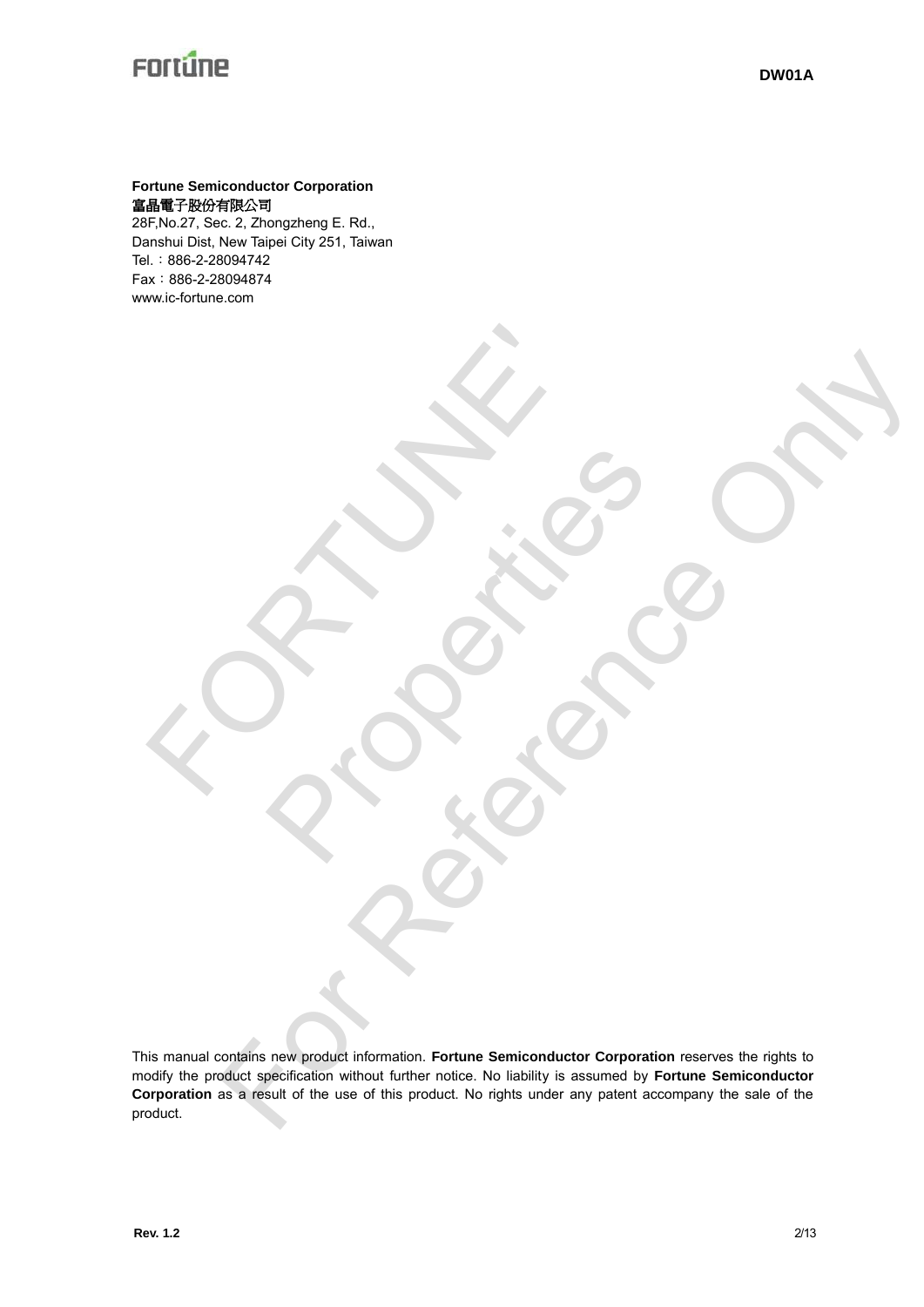# **Enrtime**

#### **1. General Description**

The DW01A battery protection IC is designed to protect lithium-ion/polymer battery from damage or degrading the lifetime due to overcharge, overdischarge, and/or overcurrent for one-cell lithium-ion/polymer battery powered systems, such as cellular phones.

The ultra-small package and less required external components make it ideal to integrate the DW01A into the limited space of battery pack. The accurate ±50mV overcharging detection voltage ensures safe and full utilization charging. The very low standby current drains little current from the cell while in storage. The ultra-small package and less required external<br>
mponents make it ideal to integrate the DW01A<br>
othe limited space of battery pack. The accurate<br>
COVERCHARGE<br>
COVERCHARGE<br>
covercharging detection voltage ensures safe<br> make it ideal to integrate the DWGTA<br>
stage of bathey pack. The accurate coverage of bathey pack the accurate<br>
a system of the course state of a system of the control of the control of the control of the control of the met

#### **2. Features**

- **Reduction in Board Size due to Miniature Package SOT-23-6.** Protection IC for One-<br>
Lithium-Polymer Batte<br>
Scent Current at 3µA<br>
erdischarge Current at 3µA<br>
charge Protection Voltage<br>
1. Function during<br>
1. Eurels for Overcurrent<br>
e generated by internal<br>
ternal capacitors required
- **Ultra-Low Quiescent Current at 3μA (Vcc=3.9V).**
- **Ultra-Low Overdischarge Current at 3μA (Vcc=2.0V).**
- **Precision Overcharge Protection Voltage 4.3V ± 50mV**
- **Load Detection Function during Overcharge Mode.**
- **Two Detection Levels for Overcurrent Protection.**
- **Delay times are generated by internal circuits. No external capacitors required.**

# **3. Ordering Information**

#### **DW01A-G**

PACKAGE TYPE SOT-23-6(G stands for Green-Package)

TEMPERATURE RANGE -40°C~+85°C

OVERCHARGE PROTECTION 4.3V± 50mV

- **4. Applications**
- **Protection IC for One-Cell Lithium-Ion / Lithium-Polymer Battery Pack**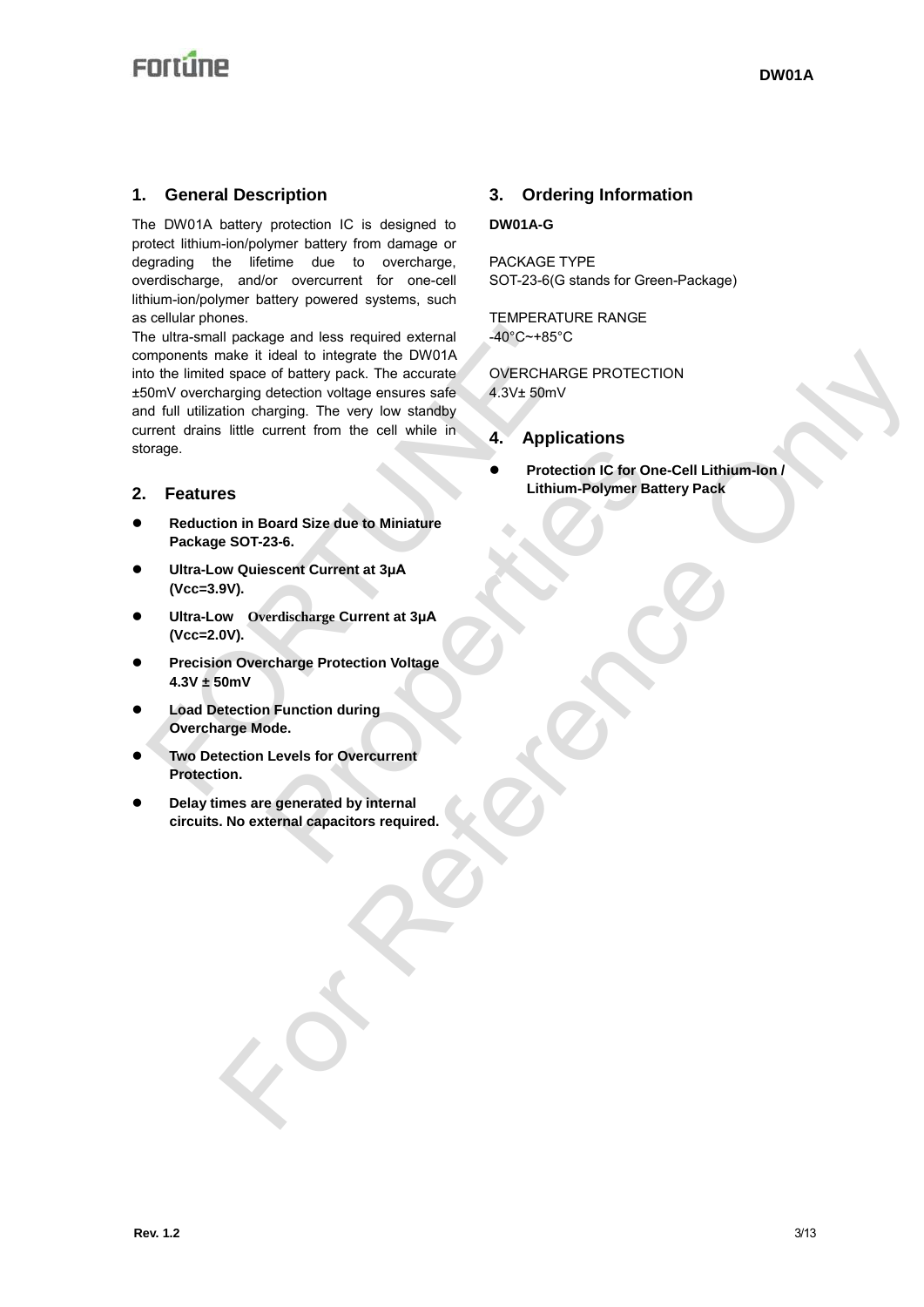## **5. Product Name List**

| <b>Model</b> | Package         | Overcharge<br><b>detection</b><br>voltage<br>[VOCP](V) | Overcharge<br><b>release</b><br>voltage<br>$[VOCR]$ (V) | Overdischarge   Overdischarge   Overcurrent<br>detection<br>voltage<br><b>IVODPI(V)</b> | Irelease<br>voltage<br>[VODR] (V) | detection<br>voltage<br>[VOI1] (mV) |
|--------------|-----------------|--------------------------------------------------------|---------------------------------------------------------|-----------------------------------------------------------------------------------------|-----------------------------------|-------------------------------------|
| DW01A        | <b>SOT-23-6</b> | 4.300±0.050                                            | 4.100±0.050                                             | 2.40±0.100                                                                              | $3.0 + 0.100$                     | 150+30                              |

# **6. Pin Configuration and Package Marking Information**

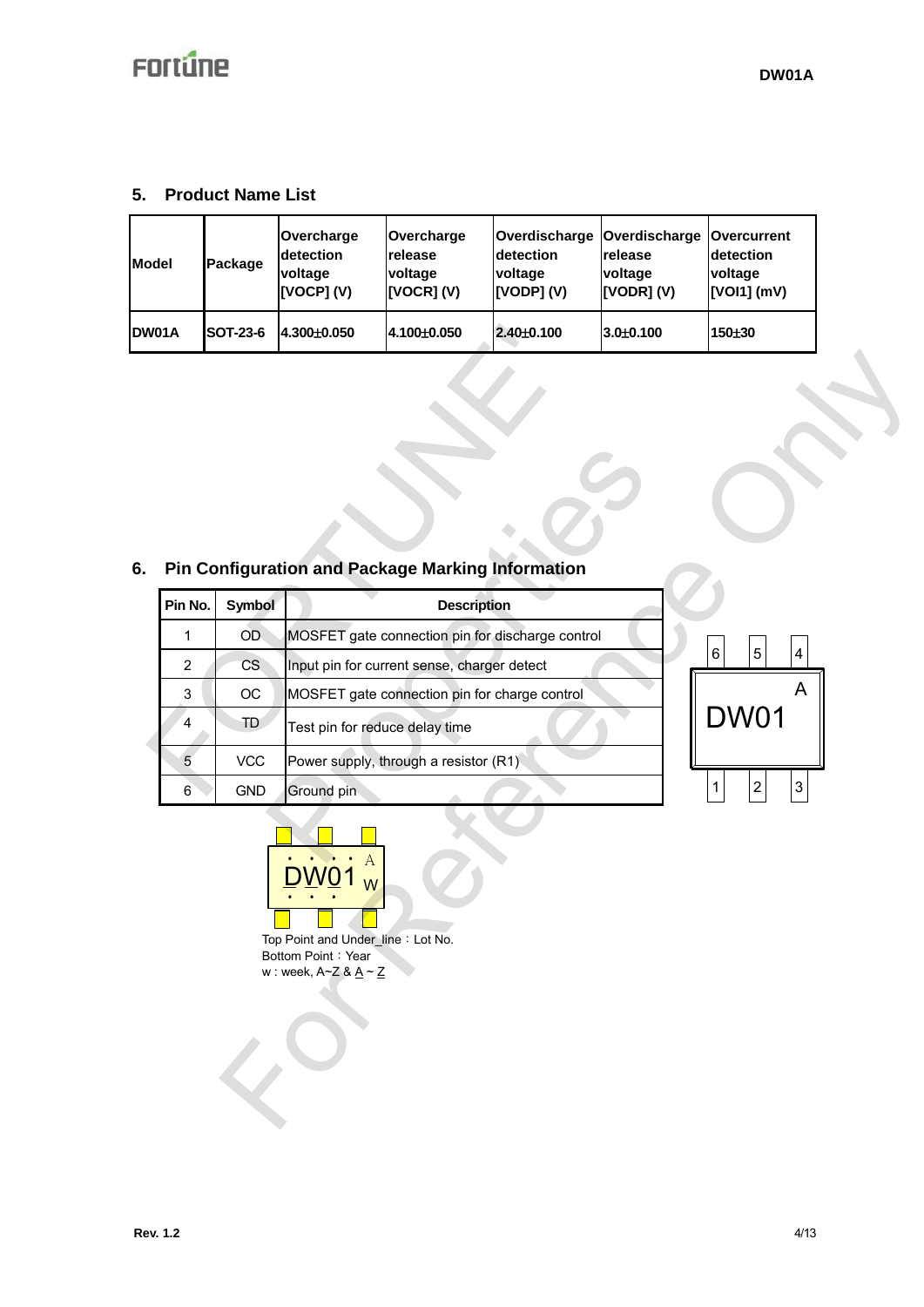## **7. Functional Block Diagram**



**8. Typical Application Circuit** 

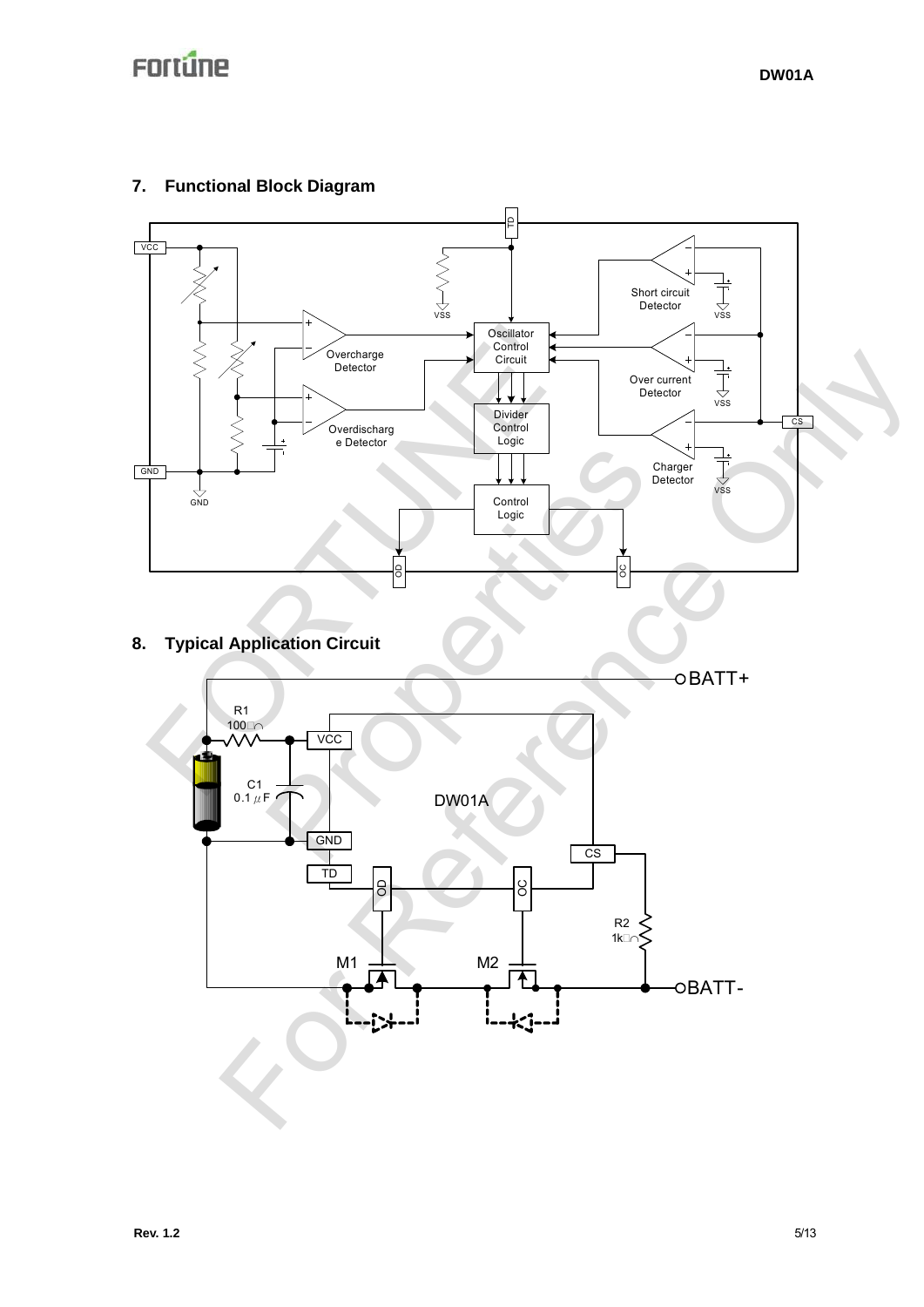# Fortune

## **9. Absolute Maximum Ratings**

(GND=0V, Ta=25°C unless otherwise specified)

| <b>Item</b>                        | Symbol     | Rating                | Unit |
|------------------------------------|------------|-----------------------|------|
| Input voltage between VCC and GND* | <b>VCC</b> | GND-0.3 to GND+10     | V    |
| OC output pin voltage              | VOC        | VCC -24 to VCC $+0.3$ | V    |
| OD output pin voltage              | <b>VOD</b> | GND-0.3 to VCC $+0.3$ |      |
| CS input pin voltage               | <b>VCS</b> | VCC -24 to VCC +0.3   | v    |
| <b>Operating Temperature Range</b> | <b>TOP</b> | $-40$ to $+85$        | °С   |
| Storage Temperature Range          | <b>TST</b> | $-40$ to $+125$       | °С   |

Note: DW01A contains a circuit that will protect it from static discharge; but please take special care that no excessive static electricity or voltage which exceeds the limit of the protection circuit will be applied to it.

Couput pin voltage<br>
Couput pin voltage<br>
Simput pin voltage<br>
Simput pin voltage<br>
Orage Temperature Range<br>
TOP<br>
TST<br>
TST<br>
TST<br>
TST<br>
TST<br>
Ate: DW01A contains a circuit that will protect it from static discharge<br>
excessive sta Range TST 40 to +125<br>
ins a circuit that will protect it from static discharge; but please ta<br>
ic electricity or voltage which exceeds the limit of the protection circuit. voltage<br>
distance<br>
mentalize Range<br>
For Alice Carolines and that will produce fix the Carolines and Carolines and Carolines and Carolines and Carolines and Carolines and Carolines and Carolines and Carolines and Carolines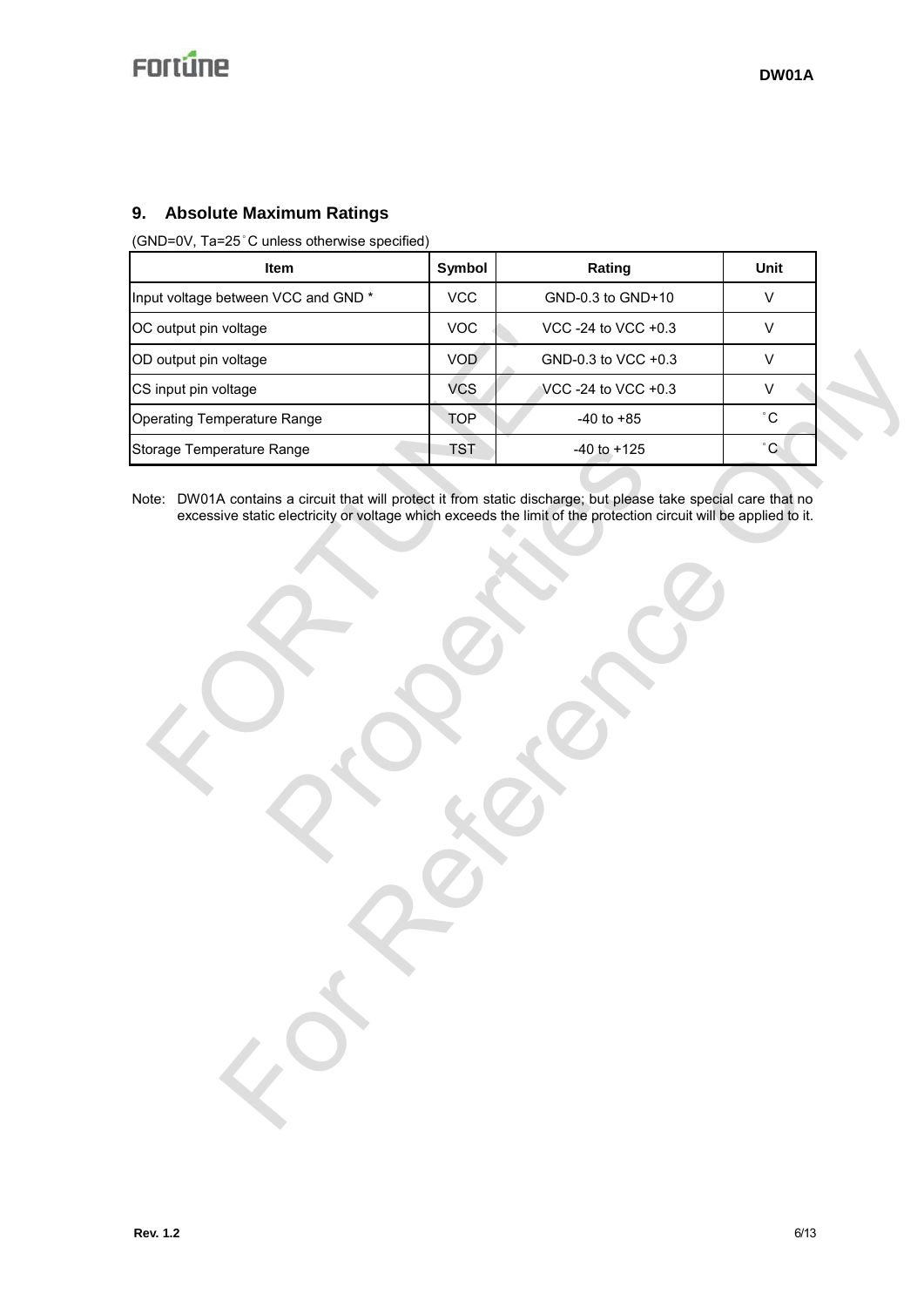## **10. Electrical Characteristics**

(Ta=25°C unless otherwise specified)

| <b>PARAMETER</b>                              | <b>TEST CONDITIONS</b> | <b>SYMBOL</b>         | Min            | <b>Typ</b>      | <b>Max</b> | <b>UNIT</b> |
|-----------------------------------------------|------------------------|-----------------------|----------------|-----------------|------------|-------------|
| <b>Supply Current</b>                         | $VCC=3.9V$             | <b>ICC</b>            |                | 3.0             | 6.0        | $\mu$ A     |
| Overdischarge<br>Current                      | $VCC=2.0V$             | IÒD                   |                | 1.5             | 3          | $\mu$ A     |
| Overcharge Protection Voltage                 | DW01A                  | <b>VOCP</b>           | 4.25           | 4.30            | 4.35       | V           |
| Overcharge Release Voltage                    |                        | <b>VOCR</b>           | 4.05           | 4.10            | 4.15       | V           |
| Overdischarge Protection Voltage              |                        | <b>VODP</b>           | 2.30           | 2.40            | 2.50       | V           |
| Overdischarge Release Voltage                 |                        | <b>VODR</b>           | 2.90           | 3.00            | 3.10       | V           |
| <b>Overcurrent Protection Voltage</b>         |                        | <b>VOIP</b><br>(VOI1) | 120            | 150             | 180        | mV          |
| <b>Short Current Protection Voltage</b>       | $VCC=3.6V$             | <b>VSIP</b><br>(VOI2) | 1.00           | 1.35            | 1.70       | V           |
| Overcharge Delay Time                         |                        | <b>TOC</b>            |                | 80              | 200        | ms          |
| Overdischarge Delay Time                      | VCC=3.6V to 2.0V       | <b>TOD</b>            |                | 40              | 100        | ms          |
| Overcurrent Delay Time (1)                    | $VCC=3.6V$             | TOI <sub>1</sub>      |                | 10              | 20         | ms          |
| Overcurrent Delay Time (2)                    | $VCC=3.6V$             | TOI <sub>2</sub>      |                | 5               | 50         | $\mu$ S     |
| <b>Charger Detection Threshold</b><br>Voltage |                        | <b>VCHA</b>           | $-1.2$         | $-0.7$          | $-0.2$     | V           |
| OD Pin Output "H" Voltage                     |                        | <b>VDH</b>            | <b>VCC-0.1</b> | <b>VCC-0.02</b> |            | V           |
| OD Pin Output "L" Voltage                     |                        | <b>VDL</b>            |                | 0.1             | 0.5        | V           |
| OC Pin Output "H" Voltage                     |                        | <b>VCH</b>            | <b>VCC-0.1</b> | <b>VCC-0.02</b> |            | V           |
| OC Pin Output "L" Voltage                     |                        | <b>VCL</b>            |                | 0.1             | 0.5        | V           |
|                                               |                        |                       |                |                 |            |             |
|                                               |                        |                       |                |                 |            |             |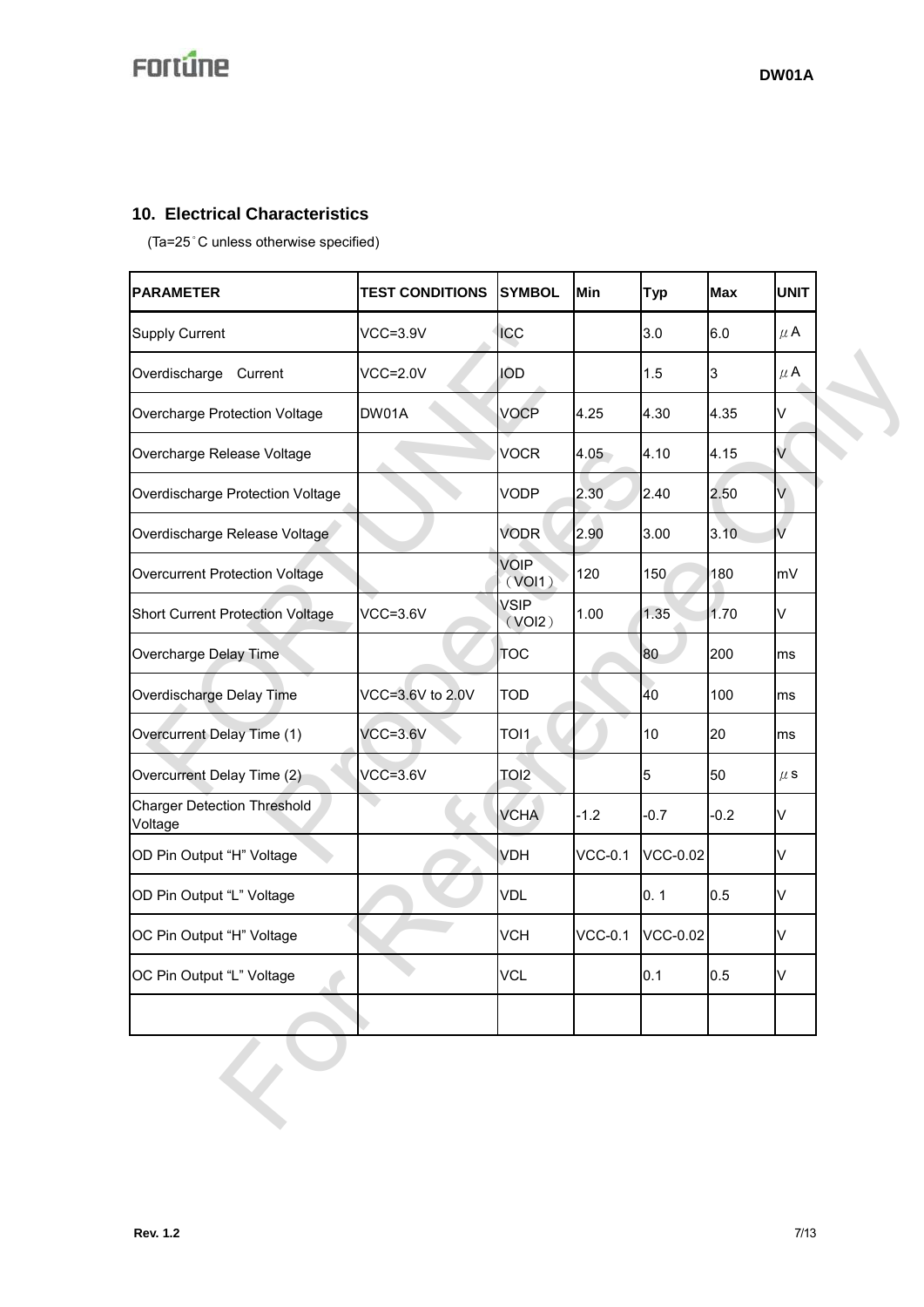## **11. Description of Operation**

#### Normal Condition

If VODP<VCC<VOCP and VCH<VCS<VOI1, M1 and M2 are both turned on. The charging and discharging processes can be operated normally.

#### Overcharge Protection

When the voltage of the battery cell exceeds the overcharge protection voltage (VOCP) beyond the overcharge delay time (TOC) period, charging is inhibited by turning off of the charge control MOSFET. The overcharge condition is released in two cases: hen the voltage of the battery cell exceeds the<br>
ericharge protection voltage (VOCP) beyond the<br>
ericharge delay time (TOC) period, charging is<br>
inibited by turning off of the charge control over the load is<br>
ocases:<br>
we v

The voltage of the battery cell becomes lower than the overcharge release voltage (VOCR) through self-discharge.

The voltage of the battery cell falls below the overcharge protection voltage (VOCP) and a load is connected.

When the battery voltage is above VOCP, the overcharge condition will not release even a load is connected to the pack.

#### Overdischarge Protection

When the voltage of the battery cell goes below the overdischarge protection voltage (VODP) beyond the overdischarge delay time (TOD) period, discharging is inhibited by turning off the discharge control MOSFET.

The default of overdischarge delay time is 10ms. Inhibition of discharging is immediately released when the voltage of the battery cell becomes higher than overdischarge release voltage (VODR) through charging.

#### Overcurrent Protection

In normal mode, the DW01A continuously monitors the discharge current by sensing the voltage of CS pin. If the voltage of CS pin exceeds the overcurrent protection voltage (VOIP) beyond the overcurrent delay time (TOI1) period, the overcurrent protection circuit operates and discharging is inhibited by turning off the discharge control MOSFET. The overcurrent condition returns to the normal mode when the load is released or the impedance between BATT+ and BATT- is larger than 500kΩ. The DW01A provides two overcurrent detection levels (0.15V and 1.35V) with two overcurrent delay time (TOI1 and TOI2) corresponding to each overcurrent detection level.

## Charge Detection after Overdischarge

When overdischarge occurs, the discharge control MOSFET turns off and discharging is inhibited. However, charging is still permitted through the parasitic diode of MOSFET. Once the charger is connected to the battery pack, the DW01A immediately turns on all the timing generation and detection circuitry. Charging progress is sensed if the voltage between CS and GND is below charge detection threshold voltage (VCH). 1.35V) with two overcurrent<br>
asse voltage (VOCR) through<br>
battery cell falls below the<br>
battery cell falls below the<br>
voltage (VOCP) and a load is<br>
when overdischarge occurs,<br>
voltage is above VOCP, the<br>
will not release e colocity housing of OCP) beyond the unitring of the distinguise control MoSFET. The<br>
unitring of the change only when the distinguist or the investment condition returns to the anomal mode<br>
unitring of of the change contro

#### Auto Power Down recovery

The IC continues to operate even after the overdischarge state has been entered. The battery voltage rising to the overdischarge release voltage(VODR) or higher is the only required condition for the IC to return to the normal state.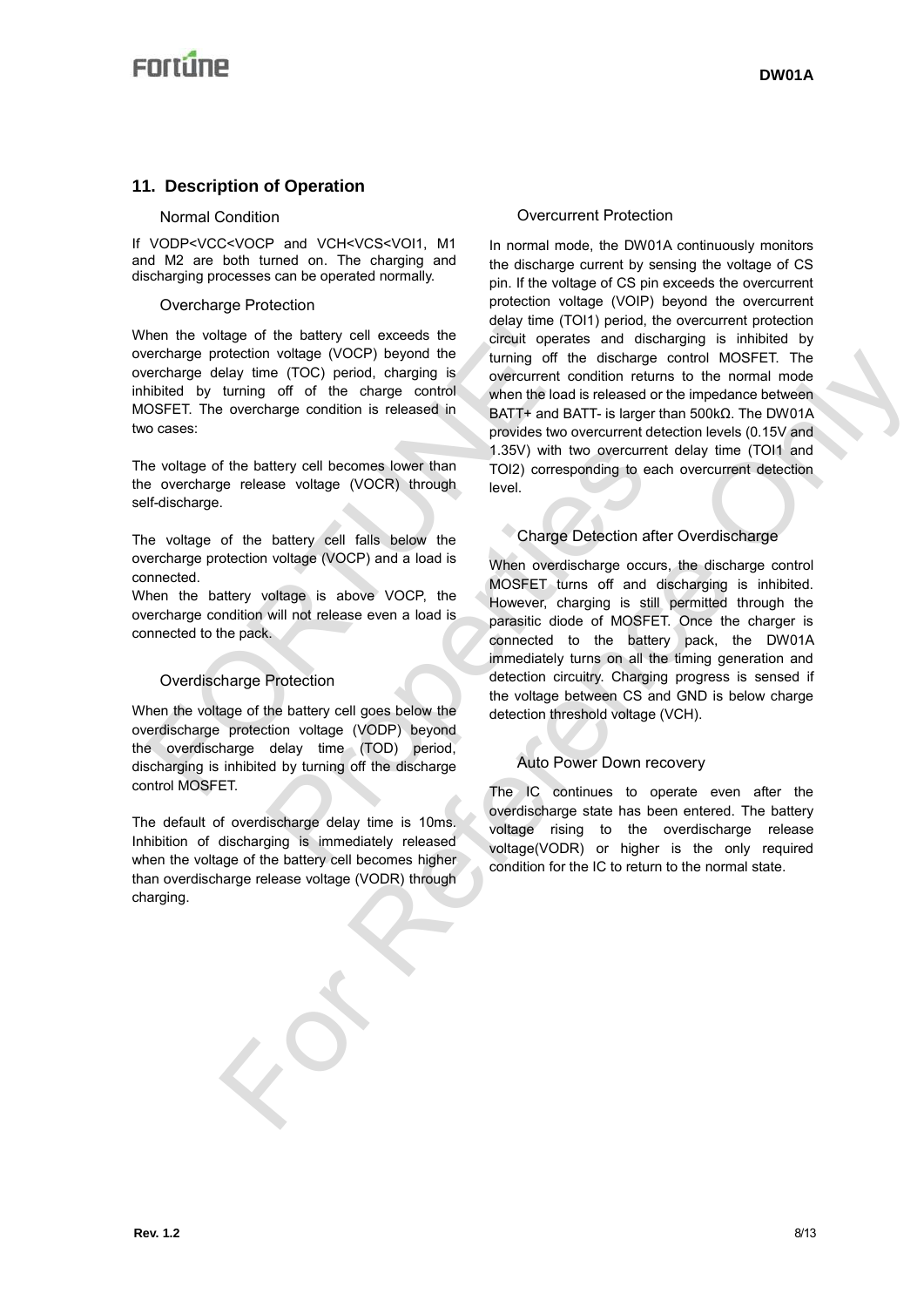# **Enritine**

## **12. Design Guide**

#### Selection of External Control MOSFET

Because the overcurrent protection voltage is preset, the threshold current for overcurrent detection is determined by the turn-on resistance of the charge and discharge control MOSFETs. The turn-on resistance of the external control MOSFETs can be determined by the equation: RON=VOIP/ (2 x IT) (IT is the overcurrent threshold current). For example, if the overcurrent threshold current IT is designed to be 3A, the turn-on resistance of the external control MOSFET must be 25mΩ. Be aware that turn-on resistance of the MOSFET changes with temperature variation due to heat dissipation. It changes with the voltage between gate and source as well. (Turn-on resistance of MOSFET increases as the voltage between gate and source decreases). Sistance of the external control MOSFETs can be<br>the overcurrent threshold current). For example, if<br>the overcurrent threshold current). For example, if<br>one connecting R1:<br>the overcurrent threshold current IT is designed to We to heat dissipation. It overstress protection at rev<br>age between gate and source<br>istance of MOSFET increases<br>in gate and source decreases). The measurement of the activity is complete.<br>
The measurement of the activity is complete.<br>
The activity is complete the CS pin<br>
The activity is completed that the condition when change is<br>
If the 25mD, the annual world un

As the turn-on resistance of the external MOSFET changes, the design of the overcurrent threshold current changes accordingly.

#### Suppressing the Ripple and Disturbance from Charger

To suppress the ripple and disturbance from charger, connecting R1 and C1 to VCC is recommended.

#### Protection the CS pin

R2 is used for latch-up protection when charger is connected under overdischarge condition and overstress protection at reverse connecting of a charger.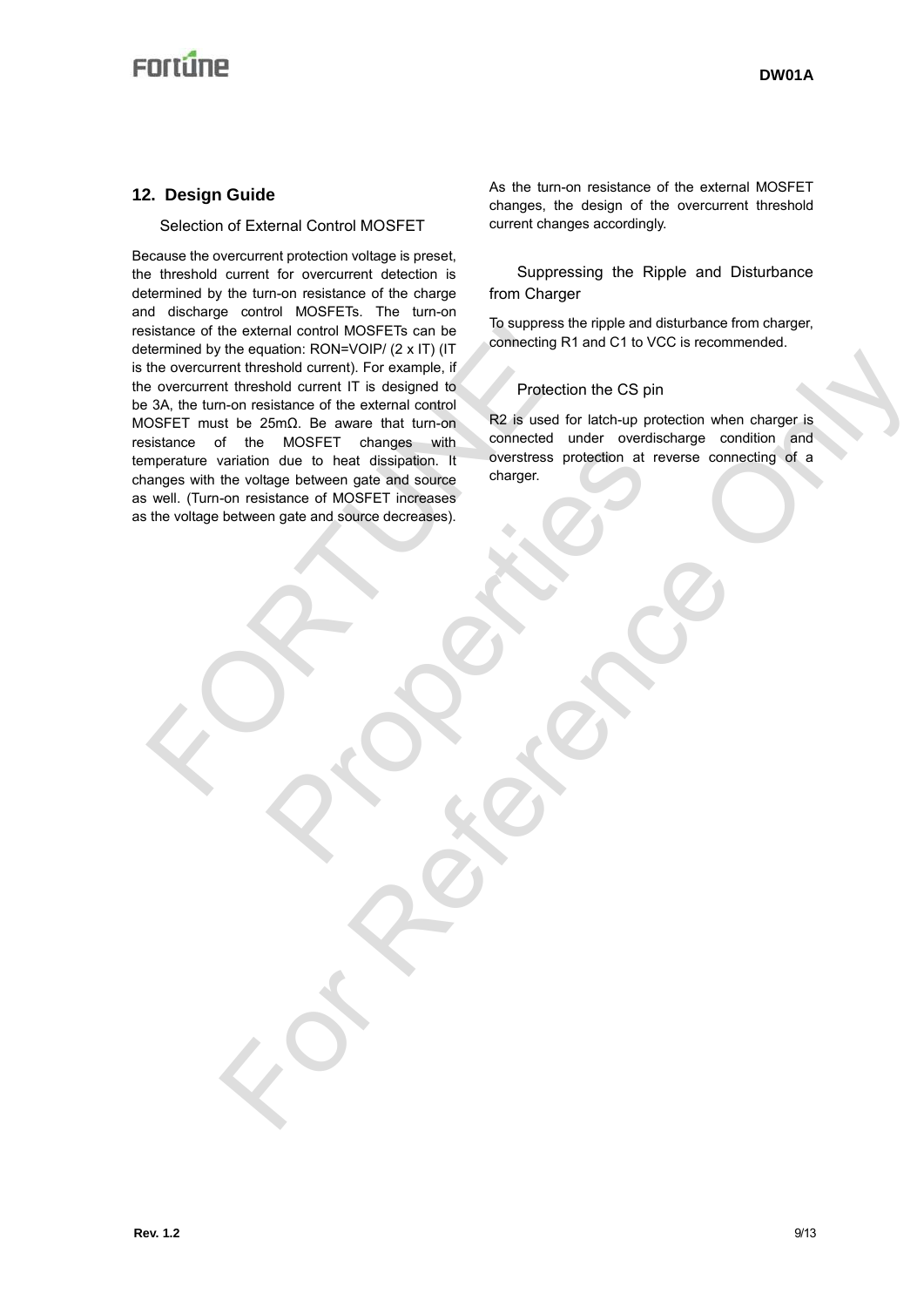# **13. Timing Diagram**

Overcharge Condition → Load Discharging → Normal Condition

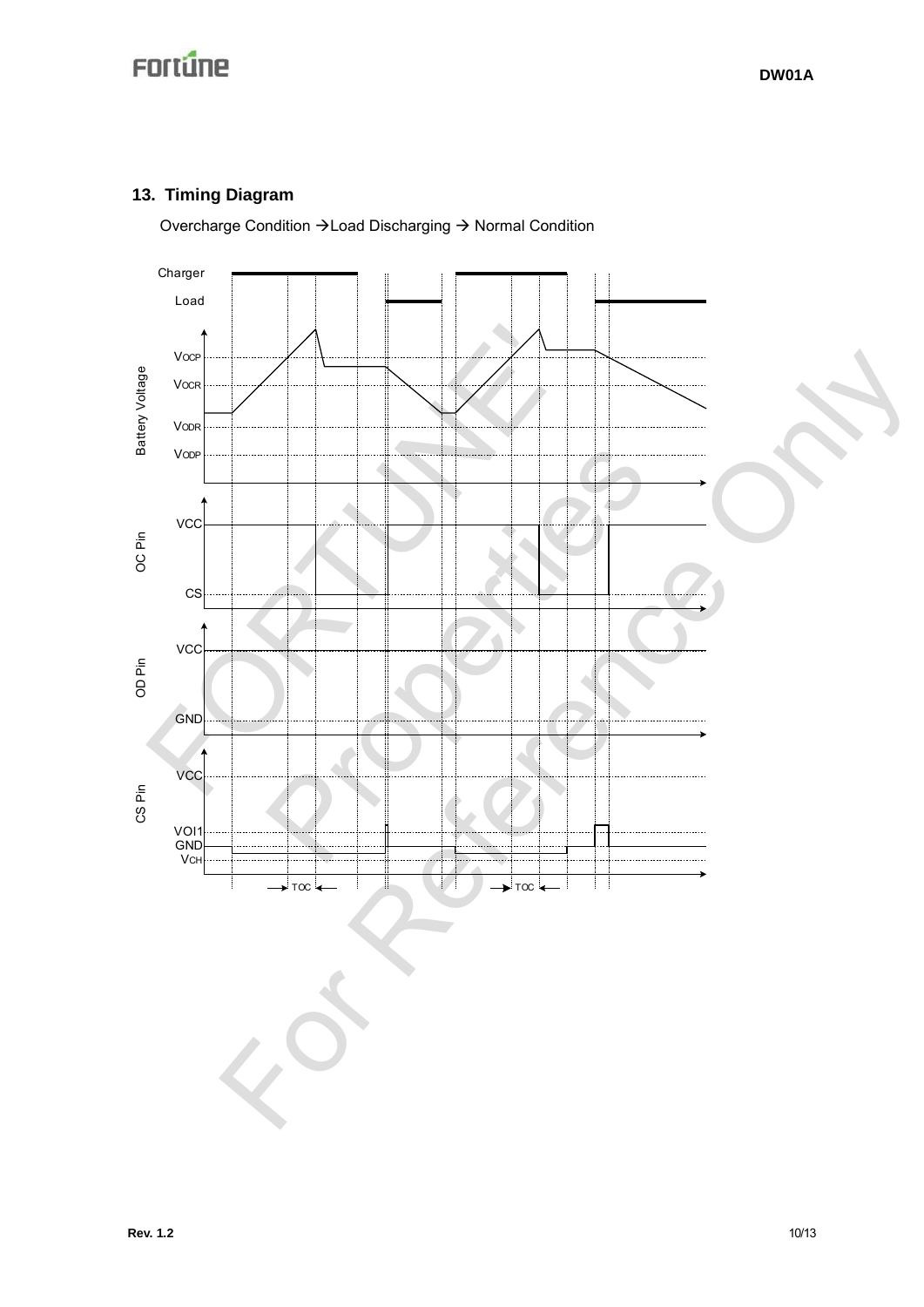

Overdischarge Condition  $\rightarrow$  Charging by a Charger  $\rightarrow$  Normal Condition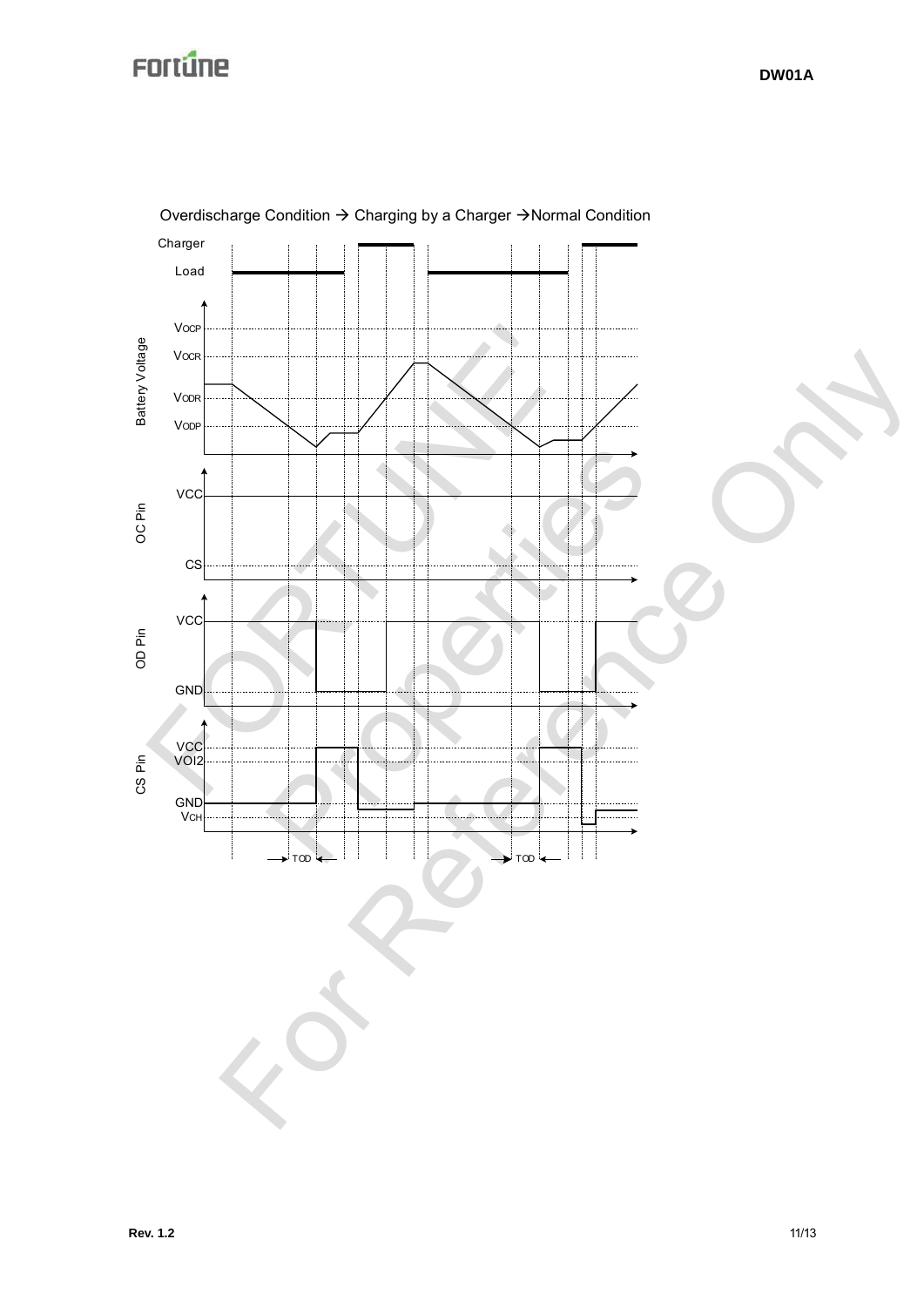

Over Current Condition → Normal Condition